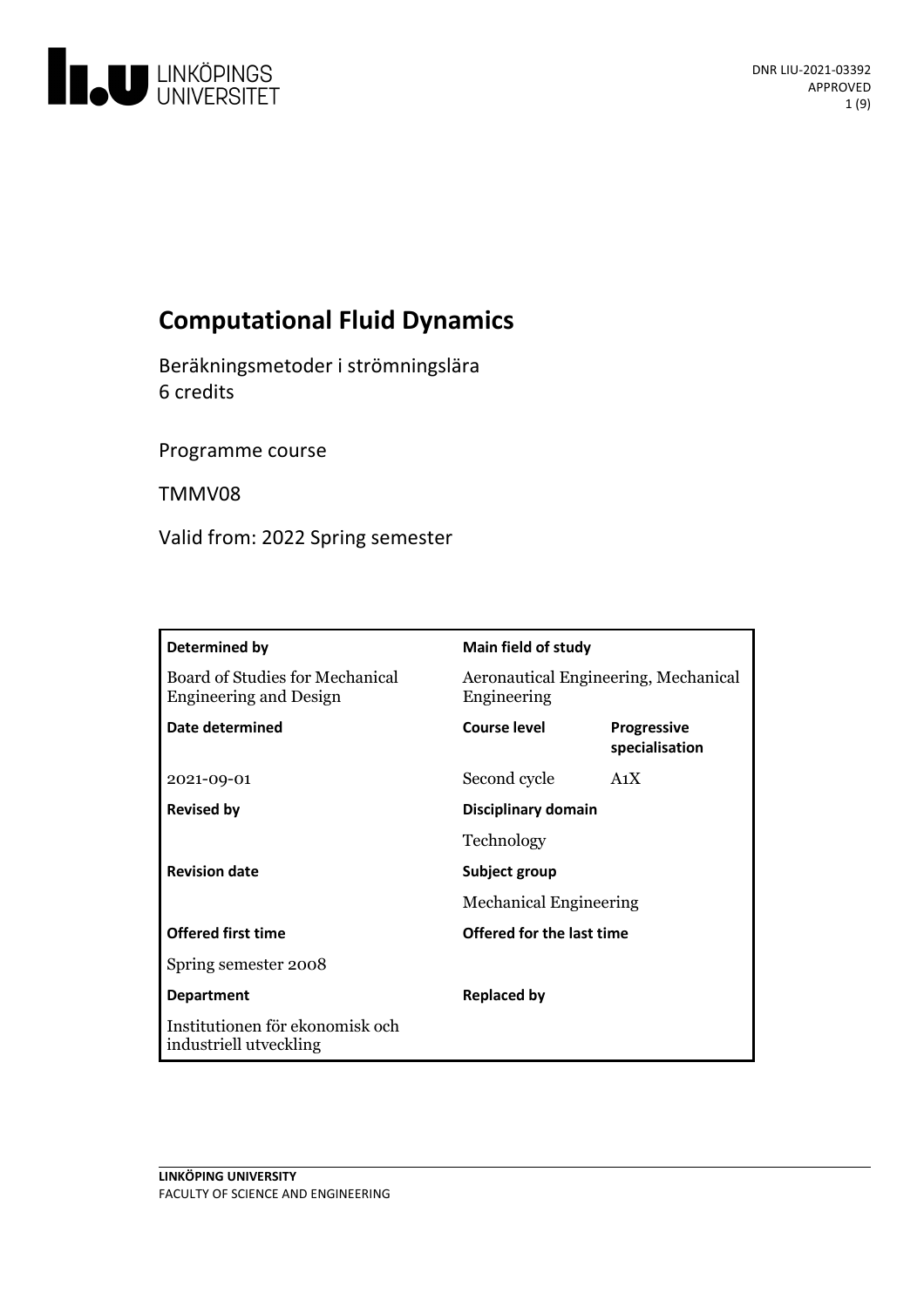# Course offered for

- Master of Science in Energy Environment Management
- Master of Science in Mechanical Engineering
- Master's Programme in Aeronautical Engineering
- Master's Programme in Mechanical Engineering
- Master of Science in Industrial Engineering and Management
- Master of Science in Industrial Engineering and Management International
- Master's Programme in Mathematics

# Prerequisites

Basic knowledge in numerical methods, computational methods (such as FEM- analysis), algebra, calculus, energy technology, fluid mechanics (fluid dynamics) and heat transfer. Familiarity with scientific report writing and programming (such as MATLAB or equivalent language) is also desirable.

# Intended learning outcomes

The course aims to give basic theoretical and practical knowledge on numerical analysis of fluid dynamical problems. After the course, the student must be able to:

- Implement reliable CFD models of simpler laminar and turbulent flow cases as well as explain the underlying theoretical assumptions
- Analyze and evaluate CFD results in relation to external data (analytical, experimental, etc.), known theory and open literature, and demonstrate the ability of critical thinking
- Plan, carry out and evaluate simpler engineering fluid flow problems using CFD
- Write a complete report with a scientific approach

## Course content

The course will address the basics in fluid mechanics (dynamics) and its governing equations, similarity, problem formulations and overview of numerical methods (discretization and the finite volume method, boundary conditions, etc.). Aspects in general CFD practice, introduction to turbulence modelling/models (RANS models), and report writing will be given.

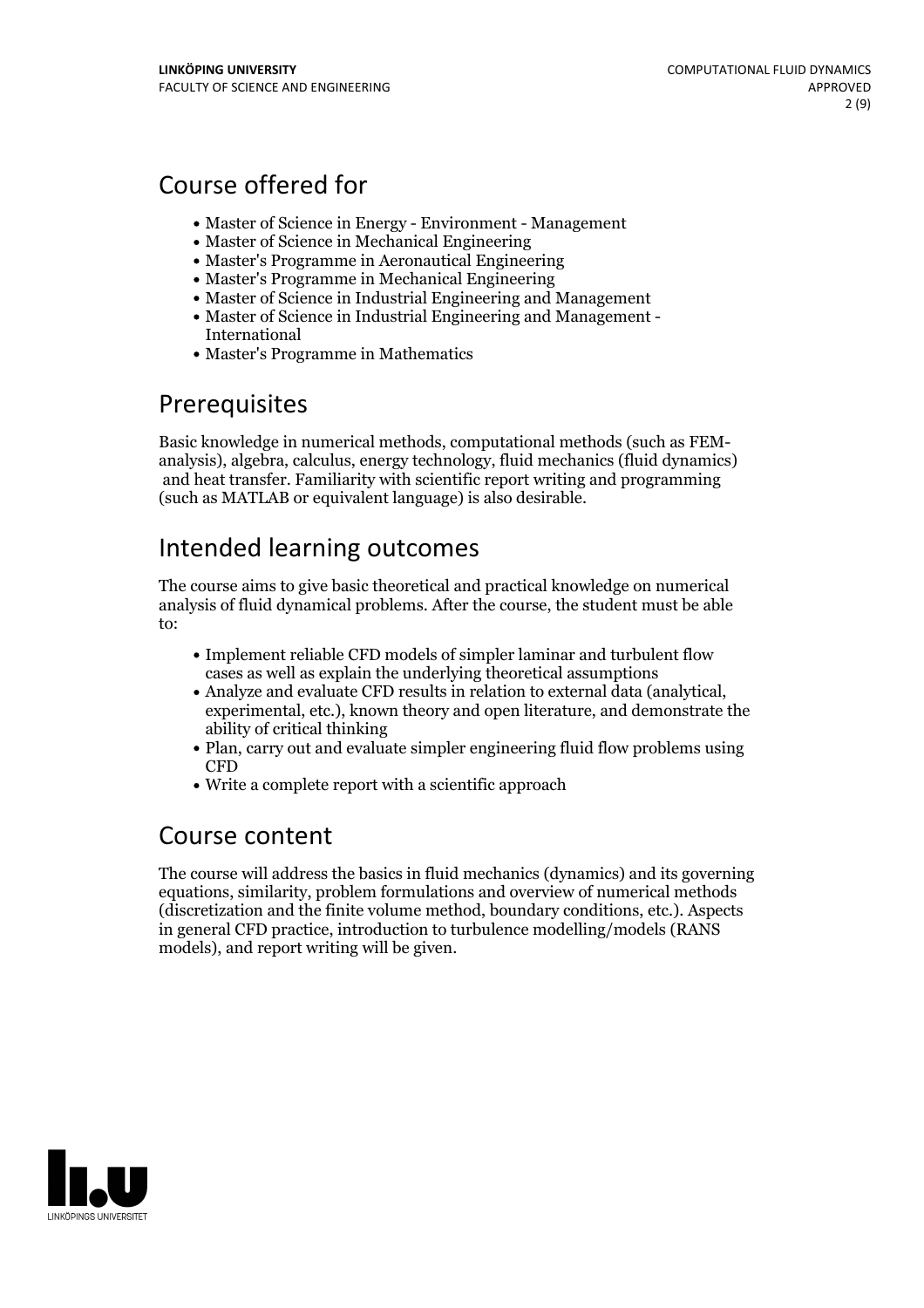# Teaching and working methods

The course activities are given in the form of lectures, seminars and computer sessions, including various interactive knowledge quizzes. Simulation assignments are performed and presented continuously during the course. These assignments request large amount of self-governing computer work and reading, where the scheduled sessions are intended as extra support.

# Examination

UPG1 Assignments 6 credits U, 3, 4, 5 Several assignments that will be assessed in written form, with reports, list of extensive questions, and poster. The final grade in the course will be set by a summative system of points from each assignment. To pass the course, you will need to pass all mandatory assignments. In addition, optional quizzes will be given, which can add bonus points to the final grade.

# Grades

Four-grade scale, LiU, U, 3, 4, 5

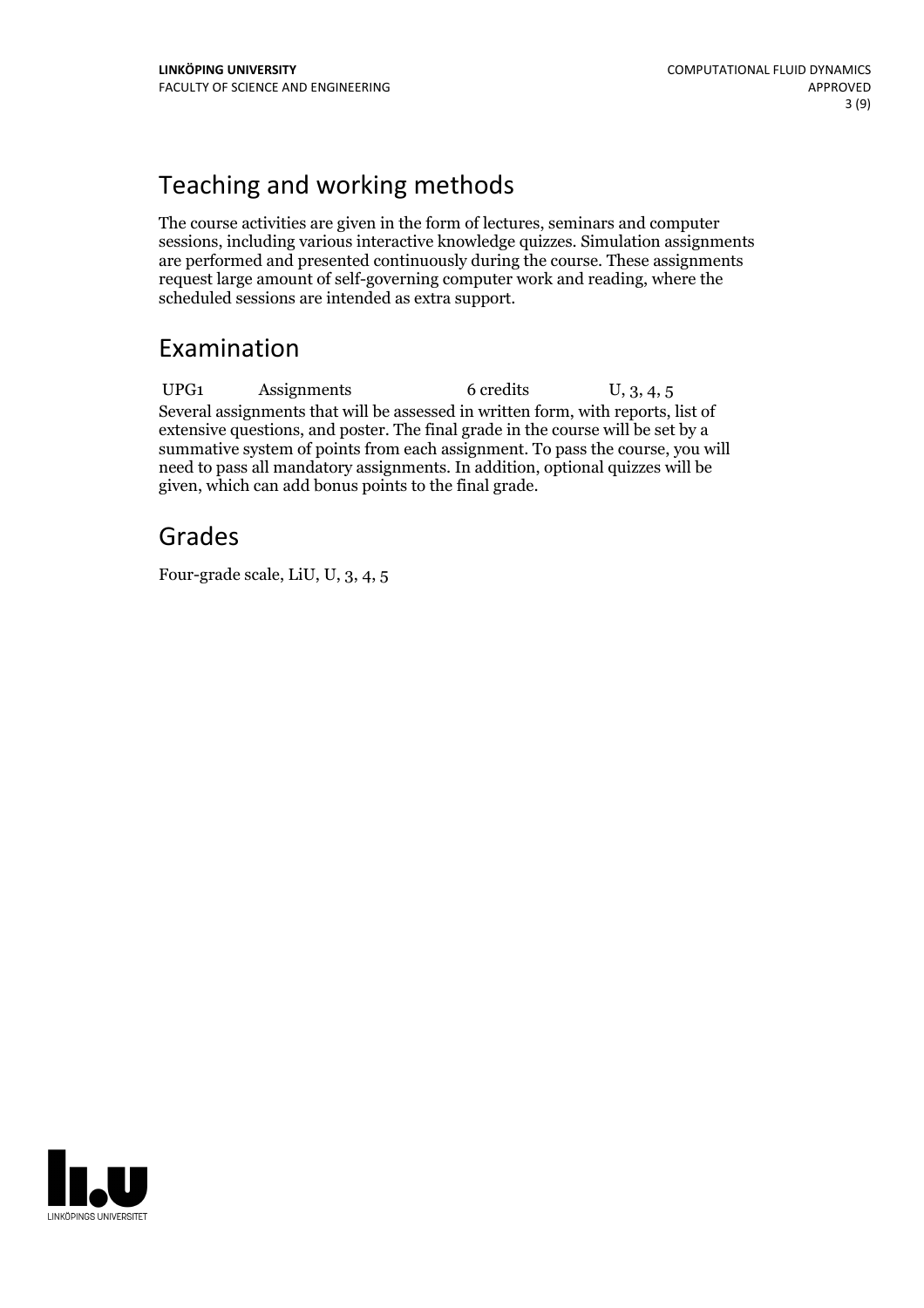# Other information

### **About teaching and examination language**

The teaching language is presented in the Overview tab for each course. The examination language relates to the teaching language as follows:

- If teaching language is "Swedish", the course as a whole could be given in Swedish, or partly in English. Examination language is Swedish, but parts
- of the examination can be in English. If teaching language is "English", the course as <sup>a</sup> whole is taught in English. Examination language is English. If teaching language is "Swedish/English", the course as <sup>a</sup> whole will be
- taught in English if students without prior knowledge of the Swedish language participate. Examination language is Swedish or English depending on teaching language.

#### **Other**

The course is conducted in a manner where both men's and women's experience and knowledge are made visible and developed.

The planning and implementation of a course should correspond to the course syllabus. The course evaluation should therefore be conducted with the course syllabus as a starting point.

If special circumstances prevail, the vice-chancellor may in a special decision specify the preconditions for temporary deviations from this course syllabus, and delegate the right to take such decisions.

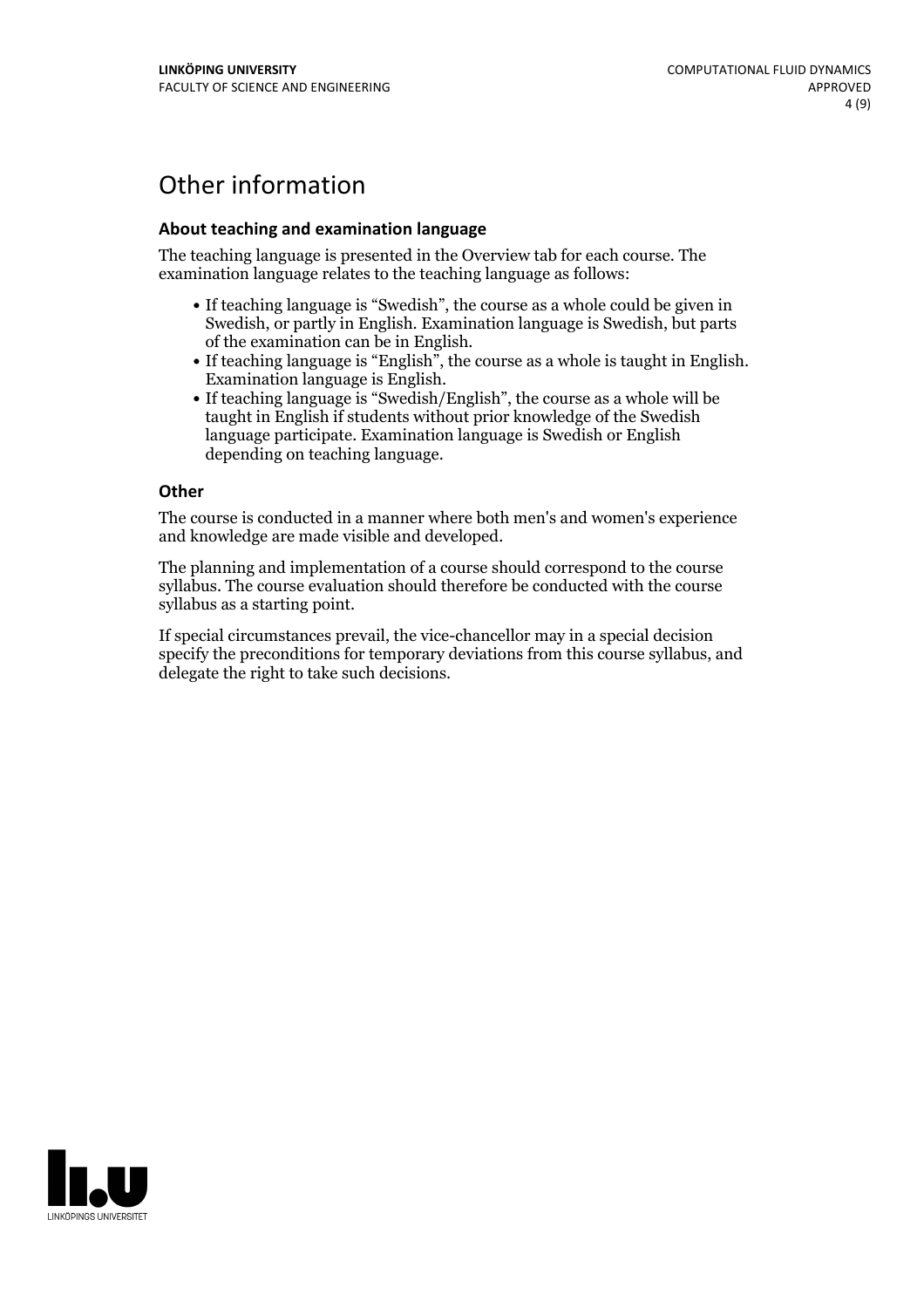# **Common rules**

### Course syllabus

A syllabus must be established for each course. The syllabus specifies the aim and contents of the course, and the prior knowledge that a student must have in order to be able to benefit from the course.

## Timetabling

Courses are timetabled after a decision has been made for this course concerning its assignment to a timetable module.

### Interruption in and deregistration from a course

The LiU decision, Guidelines concerning confirmation of participation in education (Dnr LiU-2020-02256), states that interruptions in study are to be recorded in Ladok. Thus, all students who do not participate in a course for which they have registered must record the interruption, such that the registration on the course can be removed. Deregistration from or interrupting a course is carried out using <sup>a</sup> web-based form: https://www.lith.liu.se/for- [studenter/kurskomplettering?l=en.](https://www.lith.liu.se/for-studenter/kurskomplettering?l=en)

## Cancelled courses and changes to the course syllabus

Courses with few participants (fewer than 10) may be cancelled or organised in a manner that differs from that stated in the course syllabus. The Dean is to deliberate and decide whether a course is to be cancelled or changed from the course syllabus.

## Guidelines relating to examinations and examiners

For details, see Guidelines for education and examination for first-cycle and second-cycle education at Linköping University, Dnr LiU-2020-04501 [\(http://styrdokument.liu.se/Regelsamling/VisaBeslut/917592\)](http://styrdokument.liu.se/Regelsamling/VisaBeslut/917592).

An examiner must be employed as a teacher at LiU according to the LiU Regulations for Appointments, Dnr LiU-2021-01204 [\(https://styrdokument.liu.se/Regelsamling/VisaBeslut/622784](https://styrdokument.liu.se/Regelsamling/VisaBeslut/622784)). For courses in second-cycle, the following teachers can be appointed as examiner: Professor (including Adjunct and Visiting Professor), Associate Professor (including Adjunct), Senior Lecturer (including Adjunct and Visiting Senior Lecturer), Research Fellow, or Postdoc. For courses in first-cycle, Assistant Lecturer (including Adjunct and Visiting Assistant Lecturer) can also be appointed as examiner in addition to those listed for second-cycle courses. In exceptional cases, a Part-time Lecturer can also be appointed as an examiner at both first- and second cycle, see Delegation of authority for the Board of Faculty of Science and Engineering.

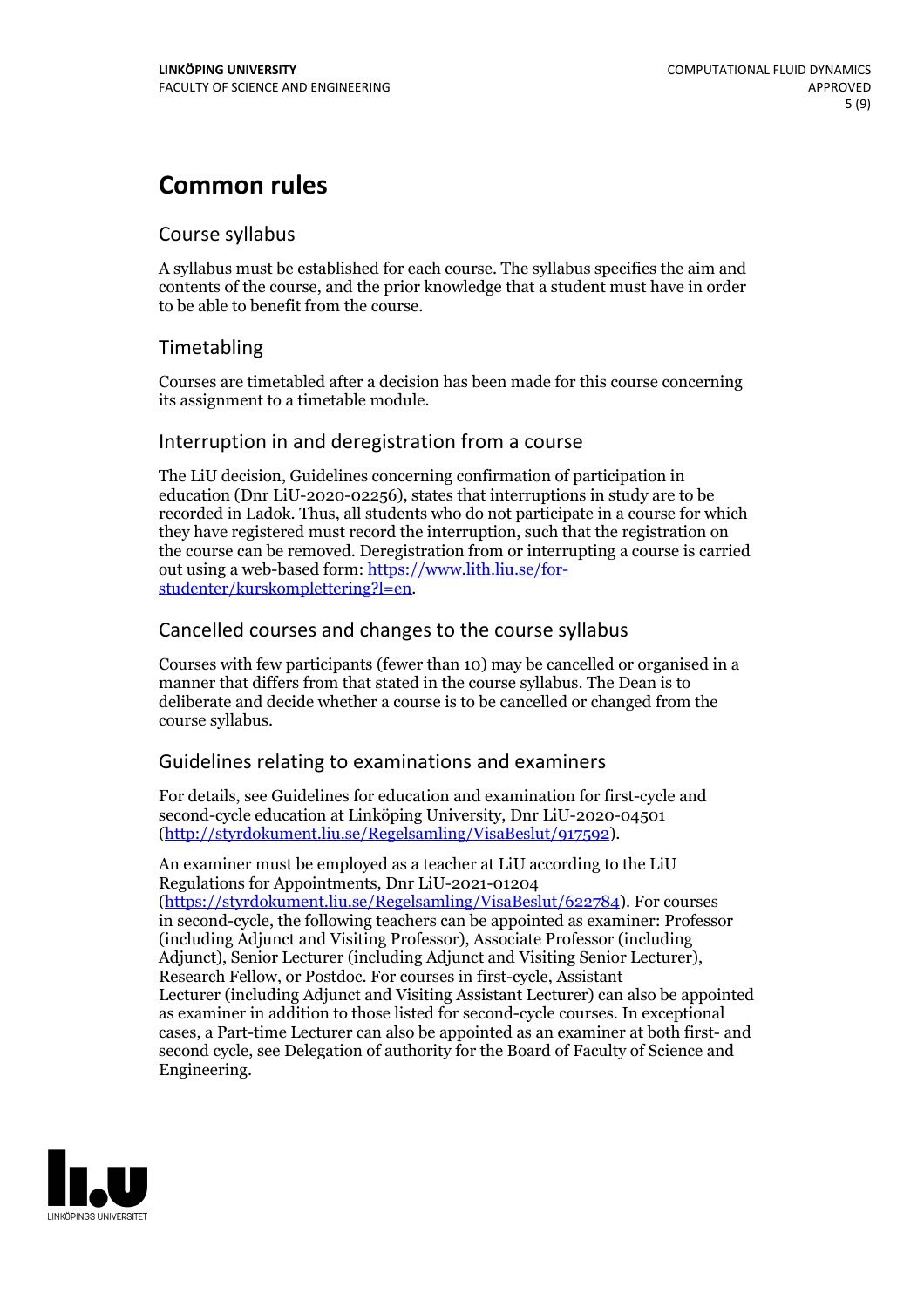## Forms of examination

### **Principles for examination**

Written and oral examinations and digital and computer-based examinations are held at least three times a year: once immediately after the end of the course, once in August, and once (usually) in one of the re-examination periods. Examinations held at other times are to follow a decision of the faculty programme board.

Principles for examination scheduling for courses that follow the study periods:

- courses given in VT1 are examined for the first time in March, with re-examination in June and August
- courses given in VT2 are examined for the first time in May, with re-examination in August and October
- courses given in HT1 are examined for the first time in October, with re-examination in January and August
- courses given in HT2 are examined for the first time in January, with re-examination in March and in August.

The examination schedule is based on the structure of timetable modules, but there may be deviations from this, mainly in the case of courses that are studied and examined for several programmes and in lower grades (i.e. 1 and 2).

Examinations for courses that the faculty programme board has decided are to be held in alternate years are held three times during the school year in which the course is given according to the principles stated above.

Examinations for courses that are cancelled orrescheduled such that they are not given in one or several years are held three times during the year that immediately follows the course, with examination scheduling that corresponds to the scheduling that was in force before the course was cancelled or rescheduled.

When a course, or a written examination (TEN, DIT, DAT), is given for the last time, the regular examination and two re-examinations will be offered. Thereafter, examinations are phased out by offering three examinations during the following academic year at the same times as the examinations in any substitute course. If there is no substitute course, three examinations will be offered during re- examination periods during the following academic year. Other examination times are decided by the faculty programme board. In all cases above, the examination is also offered one more time during the academic year after the following, unless the faculty programme board decides otherwise. In total, 6 re-examinations are offered, of which 2 are regular re-examinations. In the examination registration system, the examinations given for the penultimate time and the last time are denoted.

If a course is given during several periods of the year (for programmes, or on different occasions for different programmes) the faculty programme board or boards determine together the scheduling and frequency of re-examination occasions.

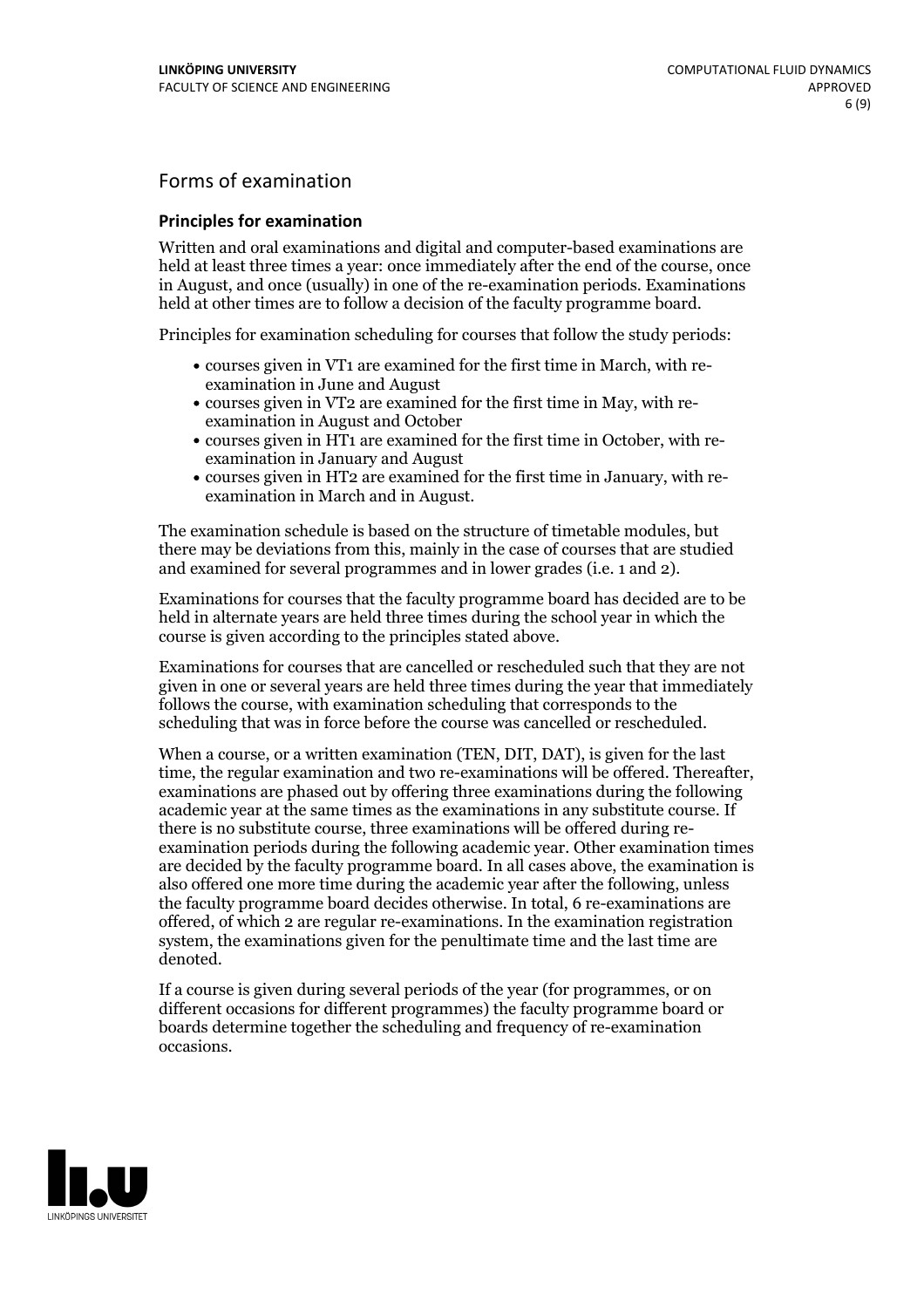### **Retakes of other forms of examination**

Regulations concerning retakes of other forms of examination than written examinations and digital and computer-based examinations are given in the LiU guidelines for examinations and examiners, [http://styrdokument.liu.se/Regelsamling/VisaBeslut/917592.](http://styrdokument.liu.se/Regelsamling/VisaBeslut/917592)

#### **Course closure**

For Decision on Routines for Administration of the Discontinuation of Educational Programs, Freestanding Courses and Courses in Programs, see DNR LiU-2021-04782. After a decision on closure and after the end of the discontinuation period, the students are referred to a replacement course (or similar) according to information in the course syllabus or programme syllabus. If a student has passed some part/parts of a closed program course but not all, and there is an at least partially replacing course, an assessment of crediting can be made. Any crediting of course components is made by the examiner.

#### **Registration for examination**

In order to take an written, digital or computer-based examination, registration in advance is mandatory, see decision in the university's rule book [https://styrdokument.liu.se/Regelsamling/VisaBeslut/622682.](https://styrdokument.liu.se/Regelsamling/VisaBeslut/622682) An unregistered student can thus not be offered a place. The registration is done at the Student Portal or in the LiU-app during the registration period. The registration period opens 30 days before the date of the examination and closes 10 days before the date of the examination. Candidates are informed of the location of the examination by email, four days in advance.

#### **Code of conduct for students during examinations**

Details are given in a decision in the university's rule book: <http://styrdokument.liu.se/Regelsamling/VisaBeslut/622682>.

#### **Retakes for higher grade**

Students at the Institute of Technology at LiU have the right to retake written examinations and digital and computer-based examinations in an attempt to achieve a higher grade. This is valid for all examination components with code "TEN", "DIT" and "DAT". The same right may not be exercised for other examination components, unless otherwise specified in the course syllabus.

A retake is not possible on courses that are included in an issued degree diploma.

#### **Grades**

The grades that are preferably to be used are Fail (U), Pass (3), Pass not without distinction  $(4)$  and Pass with distinction  $(5)$ .

- Grades U, 3, 4, 5 are to be awarded for courses that have written or digital examinations.<br>• Grades Fail (U) and Pass (G) may be awarded for courses with a large
- degree of practical components such as laboratory work, project work and

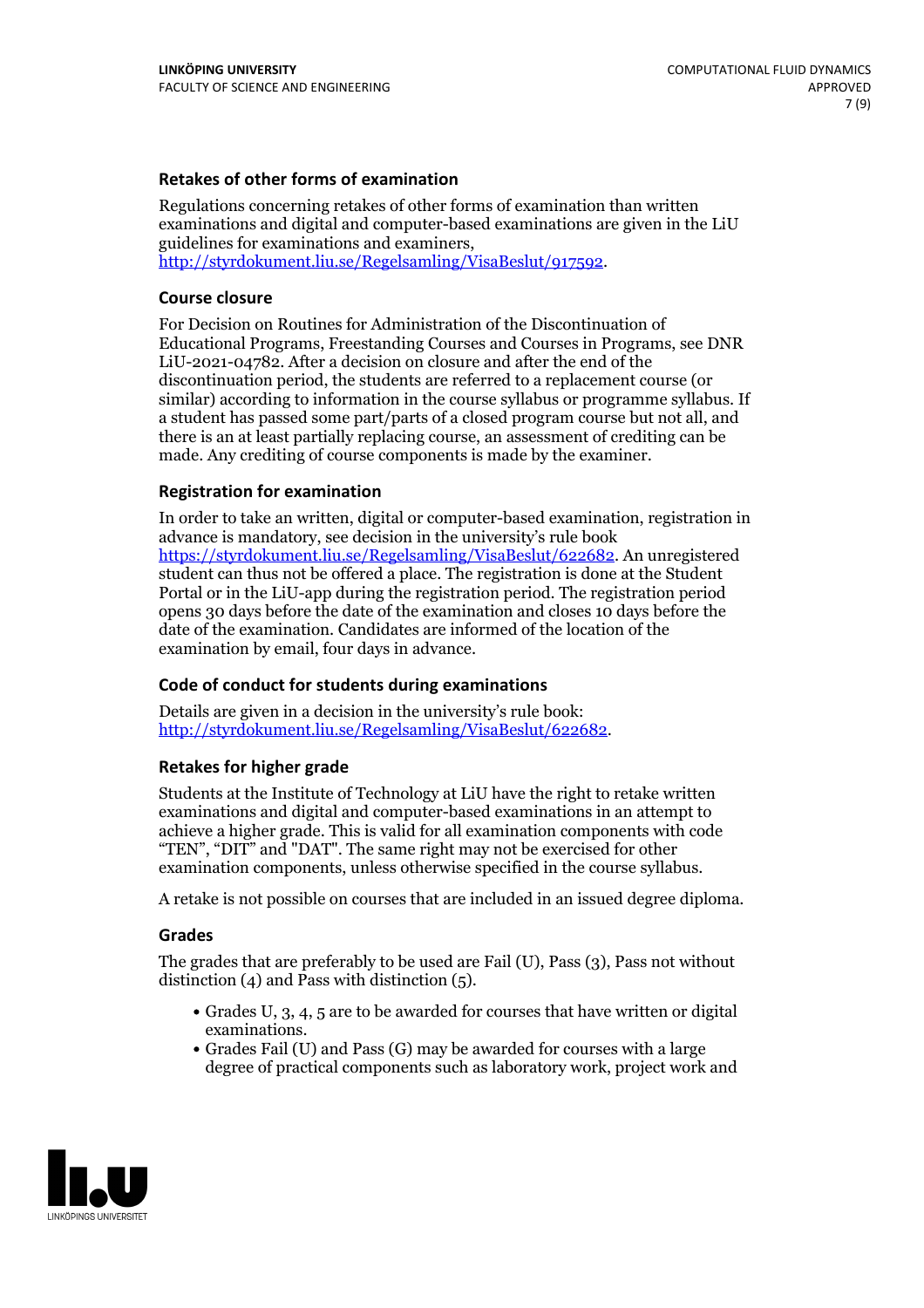group work.<br>• Grades Fail (U) and Pass (G) are to be used for degree projects and other independent work.

### **Examination components**

The following examination components and associated module codes are used at the Faculty of Science and Engineering:

- Grades U, 3, 4, 5 are to be awarded for written examinations (TEN) and
- digital examinations (DIT).<br>• Examination components for which the grades Fail (U) and Pass (G) may be awarded are laboratory work (LAB), project work (PRA), preparatory written examination (KTR), digital preparatory written examination (DIK), oral examination (MUN), computer-based examination (DAT), home
- assignment (HEM), and assignment (UPG).<br>• Students receive grades either Fail (U) or Pass (G) for other examination components in which the examination criteria are satisfied principally through active attendance such as tutorial group (BAS) or examination item
- (MOM).<br>• Grades Fail (U) and Pass (G) are to be used for the examination components Opposition (OPPO) and Attendance at thesis presentation (AUSK) (i.e. part of the degree project).

In general, the following applies:

- 
- Mandatory course components must be scored and given <sup>a</sup> module code. Examination components that are not scored, cannot be mandatory. Hence, it is voluntary to participate in these examinations, and the voluntariness must be clearly stated. Additionally, if there are any associated conditions to
- the examination component, these must be clearly stated as well.<br>• For courses with more than one examination component with grades U,3,4,5, it shall be clearly stated how the final grade is weighted.

For mandatory components, the following applies (in accordance with the LiU Guidelines for education and examination for first-cycle and second-cycle education at Linköping University,<br>[http://styrdokument.liu.se/Regelsamling/VisaBeslut/917592\)](http://styrdokument.liu.se/Regelsamling/VisaBeslut/917592):

If special circumstances prevail, and if it is possible with consideration of the nature of the compulsory component, the examiner may decide to replace the compulsory component with another equivalent component.

For possibilities to alternative forms of examinations, the following applies (in accordance with the LiU Guidelines for education and examination for first-cycle [http://styrdokument.liu.se/Regelsamling/VisaBeslut/917592\)](http://styrdokument.liu.se/Regelsamling/VisaBeslut/917592):

If the LiU coordinator for students with disabilities has granted a student the right to an adapted examination for a written examination in an examination hall, the student has the right to it.